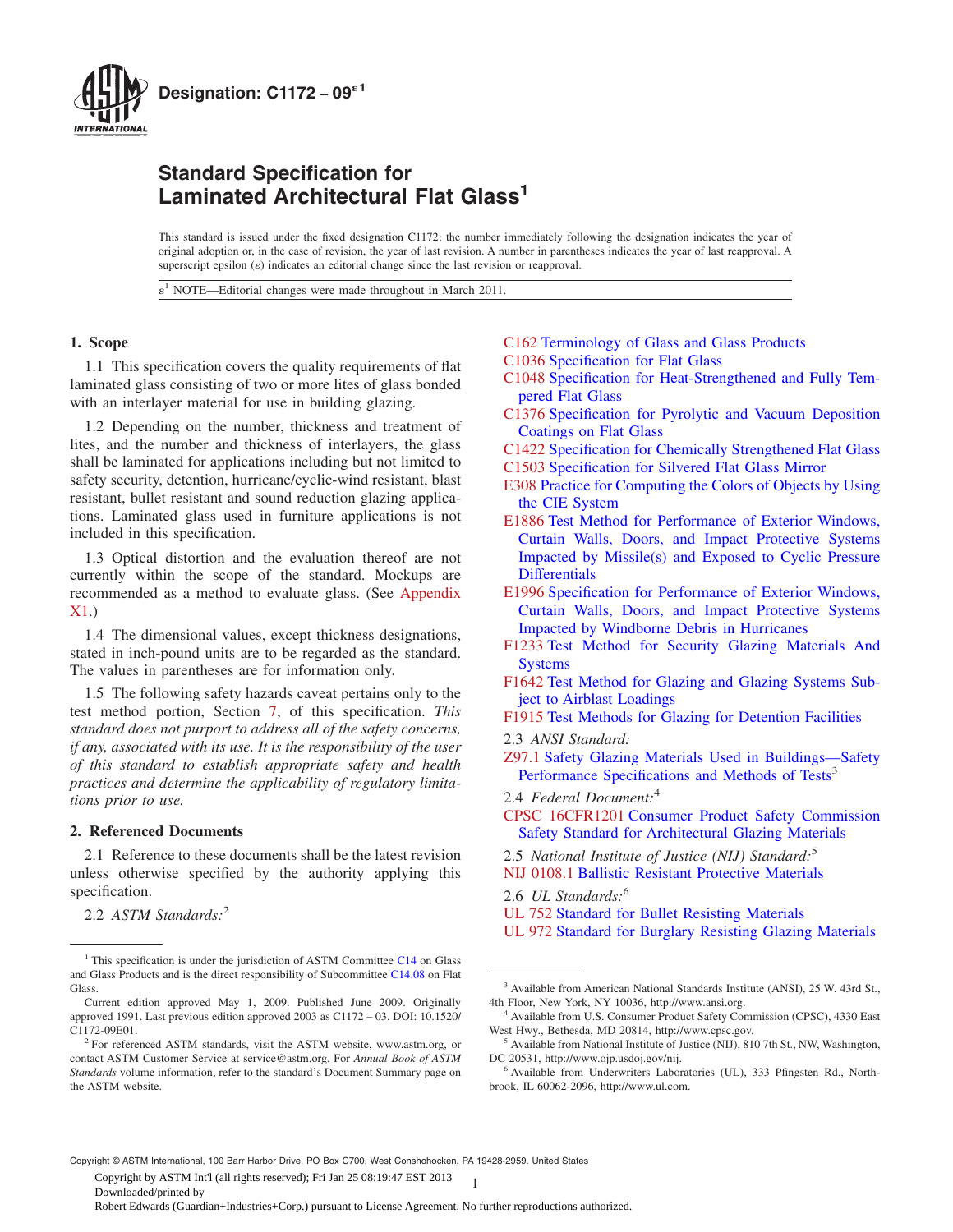## <span id="page-1-0"></span>**3. Terminology**

3.1 *Definitions:*

3.1.1 Refer to Terminology [C162,](#page-0-0) Specifications C1036 or C1048, as appropriate.

3.1.2 *blemishes in flat glass—*Refer to Specifications C1036 or C1048, as appropriate.

3.2 *Definitions of Terms Specific to This Standard:*

3.2.1 *adhesion chips—*See *fuse* .

3.2.2 *blow-in—*a separation of glass and interlayer at or close to the laminate edge caused by penetration of the autoclaving medium into the edge during manufacturing.

3.2.3 *boil (bubble)—*a gas pocket in the interlayer material or between the glass and interlayer.

3.2.4 *covered edge—*the peripheral area of the laminate covered by the channel or sash when installed.

3.2.5 *delamination—*a condition in which one or two of the lites of glass loses the bond between the glass lite and the interlayer.

3.2.6 *discoloration—*a visibly noticeable color change (from original) in the appearance of a material.

3.2.7 *distortion—*the inability to see an image clearly; the image is twisted out of natural shape.

3.2.8 *edge boil—*See *boil (bubble)*.

3.2.9 *exposed edge—*the peripheral area of the laminate exposed to the environment after installation.

3.2.10 *fuse—*a glass particle or crystalline material that is permanently bonded to a surface of a lite.

3.2.11 *hair—*a slender, pigmented filament from human or animal epidermis or other thread-like filament.

3.2.12 *inside dirt—*foreign material trapped inside the laminate.

3.2.13 *interlayer—*a layer or multiple layers of material acting as an adhesive between lites of glass which adds additional performance to the finished product, for example, impact resistance, solar control, acoustical insulation.

3.2.14 *laminated glass—*an assembly consisting of two or more lites of glass, conforming to Specification C1036 or C1048 that are bonded together by interlayer material.

3.2.15 *lint—*short fibers of yarn or fabric trapped within the laminate.

3.2.16 *lite or light—*a panel or sheet of glass or a panel or sheet of laminated glass.

3.2.17 *mismatch—*misalignment of the edges of two lites of glass, when laminated.

3.2.18 *nonsymmetrical—*a term used to describe the construction of a laminate comprised of different glass types or thickness, or both.

3.2.19 *offset—*glass lites that are intentionally not aligned in a laminate.

3.2.20 *rub—*abrasion of a glass surface producing a frosted appearance. Also known as a scuff.

3.2.21 *separation—*an area of the laminate that has become delaminated (see *delamination*).

3.2.22 *shiner—*an area on a glass edge that has not been ground or polished.

3.2.23 *short interlayer—*a condition of the laminate in which the interlayer does not extend to the edge.

3.2.24 *streak—*a noticeably visible directional blemish or discoloration on or in the laminated unit.

3.2.25 *symmetrical—*a term used to describe the construction of a laminate comprised of only one glass type and thickness.

3.2.26 *template—*a pattern used as a guide to define the overall size and shape of a cut lite.

3.2.27 *unlaminated area—*an area of the laminate that failed to laminate during the laminating process. This blemish may be discernible due to the textured appearance of the interlayer material.

## **4. Classification**

4.1 *Type—*Laminated flat glass furnished under this specification shall be of the following types, as specified:

4.1.1 *Type I - Laminated Glass—*an assembly consisting of two or more lites of glass, conforming to Specification [C1036](#page-2-0) or [C1048](#page-2-0) that are bonded together by interlayer material.

4.1.2 *Type II - Laminated Safety Glass—*as defined in ANSI Z97.1 or CPSC 16CFR1201 or both. Two or more lites of flat glass, bonded by interlayer material. In the case of breakage, the interlayer serves to retain the glass fragments, limit the size of the opening and reduce the risk of cutting or piercing injuries.

4.2 *Application—*the following terms are designed to guide the user to the appropriate inspection charts and requirements. The glazing can usually, but not always be viewed in transmittance and reflectance.

4.2.1 *Laminated Vertical Glazing—*Glazing used in an installation in which the lower edge of the glazing is a maximum of 6 ft (1.8 m) above the walking surface. The glazing is usually vertical, however may also be sloping in or out from the vertical plane. The glazing can be approached within 10 ft (3 m) or less (if distance is greater than 10 ft (3 m) see *Laminated Overhead Glazing*). Interior decorative glazing will be judged according to laminated vertical glazing criteria.

4.2.2 *Laminated Overhead Glazing—*Glazing used in an installation in which the lower edge of the glass is more than 6 ft (1.8 m) above a walking floor level or cannot be approached within 10 ft (3 m). The glazing is usually sloping from the vertical plane, however may also be vertical. Sloped glazing is considered any glazing that slopes more than 15° from the vertical in any direction.

4.2.3 *Laminated Spandrel Glazing—*Glazing used in an installation in which the glazing is only viewed in reflection from the building's exterior. The glazing is usually installed vertically, however, may be at a slope to the vertical plane. Laminated spandrel glazing shall be inspected using the criteria of vertical or overhead laminated glazing. (See section 4.2.1 or 4.2.2) based upon installation as vertical or overhead glazing.

Copyright by ASTM Int'l (all rights reserved); Fri Jan 25 08:19:47 EST 2013  $\gamma$ Downloaded/printed by

Robert Edwards (Guardian+Industries+Corp.) pursuant to License Agreement. No further reproductions authorized.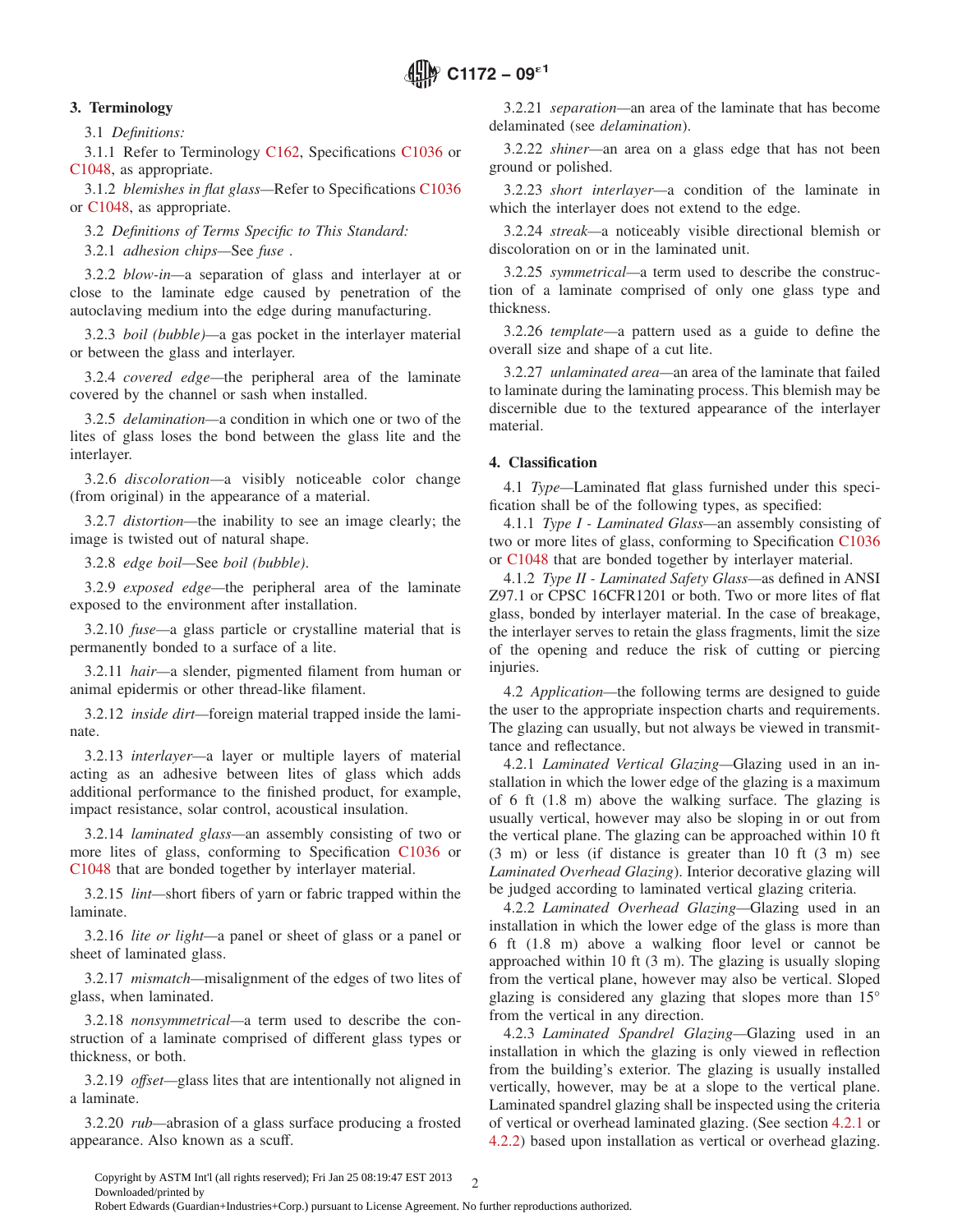## <span id="page-2-0"></span>**5. Ordering Information**

5.1 Purchasers should select the preferred options permitted in this specification and include the following information in procurement documents:

5.1.1 Title, number, and date of this specification.

5.1.2 Type of laminated flat glass as referred to in this specification (see Section [4\)](#page-1-0).

5.1.3 Edgework requirements (see [8.2\)](#page-3-0).

5.1.4 Thickness requirements:

5.1.4.1 Thickness designation of each individual lite of glass to be used in the laminate,

5.1.4.2 Interlayer type and thickness designation, and

5.1.4.3 Overall nominal thickness of the laminate.

5.1.5 Nominal length and width of the laminate.

5.1.5.1 Blueprint, drawing, template, configuration specification, or other forms of information which detail overall size, configuration, and orientation.

5.1.6 Types of each individual lite of glass to be used in the laminate.

5.1.6.1 Color, tint, coating, decorative effect and strength of each individual lite of glass.

5.1.7 Color, tint and decorative effect of the interlayer.

5.1.8 The luminous transmittance of the laminate (see 7.11).

5.1.9 Safety standards or regulations to which the laminate must conform.

5.1.10 All other standards to which the laminate must conform.

5.2 *Packaging Requirements—*Glass packaging and protection will be standard manufacturer practice unless otherwise specified. Consult manufacturer before specifying.

## **6. Other Requirements**

6.1 Annealed glass lites shall conform to the requirements of Specification [C1036](#page-3-0) for the incorporated glass type.

6.2 Chemically strengthened glass lites shall conform to the requirements of Specification [C1422.](#page-0-0)

6.3 Heat strengthened or fully tempered glass lites shall conform to the requirements of Specification C1048.

6.4 Mirror glass lites shall conform to the requirements of Specification [C1503.](#page-0-0)

6.5 Pyrolytic and vacuum deposition coated glass lites shall conform to the requirements of Specification [C1376.](#page-0-0)

6.6 Solar and Optical property shall be as specified.

6.7 Solar Heat Gain Coefficient shall be as specified.

6.8 Spandrel glass lites shall conform to the requirements of Specification [C1048](#page-0-0) for the incorporated glass type.

6.9 Visible reflection shall be as specified.

6.10 Visible transmittance shall be as specified.

6.11 U-factor shall be as specified.

## **7. Test Methods**

7.1 *Impact Test for Safety Glazing—*Test and interpret in accordance with ANSI Z97.1 or CPSC 16CFR1201, or both, as applicable.

7.2 *Test for Missile Impact and Cyclic Pressure* —Test and interpret in accordance with Test Method [E1886](#page-0-0) and Specification [E1996.](#page-0-0)

7.3 *Test for Security Glazing*—Test and interpret in accordance with Test Method F1233.

7.4 *Test for Glazing Subject to Airblast Loading*—Test and interpret in accordance with Test Method [F1642.](#page-0-0)

7.5 *Test for Detention Glazing*—Test and interpret in accordance with Test Method [F1915.](#page-0-0)

7.6 *Test for Bullet Resisting Glazing*—Test and interpret in accordance with specified standards such as Test Method F1233, NIJ 0108.1, and Standard UL 752.

7.7 *Test for Burglary Resisting Glazing*—Test and interpret in accordance with specified standards such as, but not limited to: Test Method [F1233,](#page-0-0) NIJ 0108.1, and UL 972.

7.8 *Overall Bow/Warp—*Place sample glass in a freestanding vertical position, with the longest edge resting on blocks at the quarter points. With the laminate in this position, place a straightedge across the concave surface, parallel to and within 1 in. (25.4 mm) of the edge, and measure the maximum deviation with a taper or feeler gage. A dial indicator may also be used.

7.9 *Size—*Measure length and width from edge to edge, including flares, mismatch, or offset (see [8.5\)](#page-3-0).

7.10 *Visual Inspection—*All visual inspections shall be made with 20/20 vision (normal or corrected eye). The viewer shall look at the sample at an angle of 90° (perpendicular) to the surface using the following lighting unless otherwise specified: daylight (without direct sunlight) or other uniform diffused background lighting that simulates daylight, with a minimum luminance of 160 fc (1700 lx) measured at the surface of the glass facing the light source.

7.10.1 *Laminated Vertical Glazing—*Inspect glazing in the vertical position at a distance of 39 in. (1 m). If a blemish is readily apparent under these viewing conditions, refer to [Table](#page-3-0) [1](#page-3-0) for acceptable criteria.

7.10.2 *Laminated Overhead Glazing—*Inspect glazing in the vertical position at a distance of 10 ft (3 m). If a blemish is readily apparent under these viewing conditions, refer to [Table](#page-4-0) [2](#page-4-0) for acceptable criteria.

7.11 *Transmittance—*Using Practice E308, measure transmittance by illuminating each laminated specimen at normal incidence with light having the spectral composition of International Commission on Illumination (CIE) illuminant *C*. Measure the ratio of transmittance to incident luminous flux by calculating from the spectral distribution of illuminant *C* as defined by Practice [E308.](#page-0-0)

## **8. Fabrication Requirements**

8.1 All dimensional fabrication, such as cutting to overall dimensions, edgework, drilling, notching, grinding, sandblasting and etching, on laminates incorporating heat-strengthened, chemically strengthened, or fully tempered glass shall be performed prior to strengthening or tempering. After the glass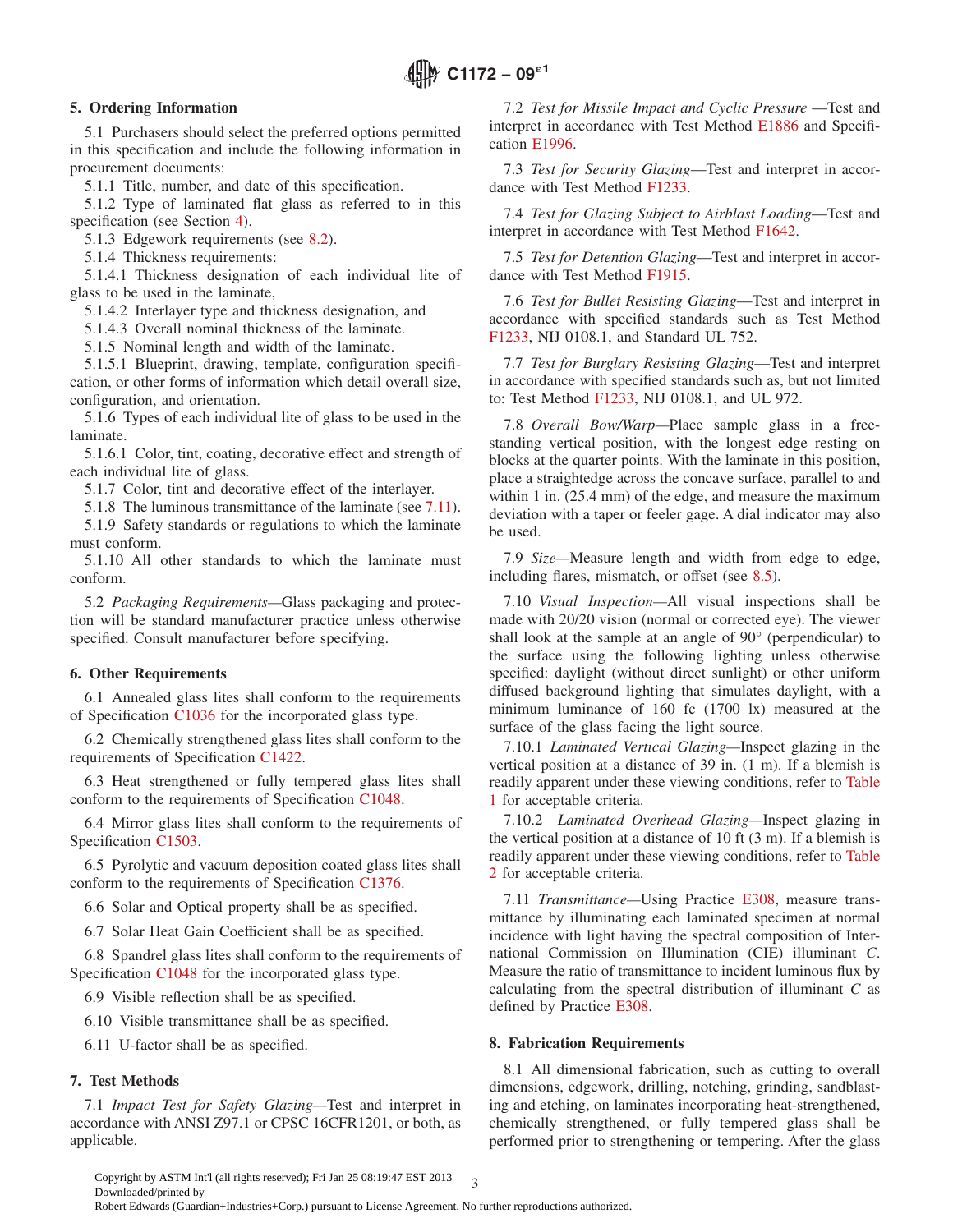## **C1172 − 09**´**<sup>1</sup>**

#### **TABLE 1 Maximum Allowable Laminating Process Blemishes for Vertical Glazing, in. (mm)**

<span id="page-3-0"></span>NOTE 1—Refer to Specification [C1036](#page-4-0) for the quality specification for the individual glass lites.

NOTE 2—All imperfections noted should be separated by a minimum of 12 in. (300 mm).

NOTE 3—See [7.10](#page-2-0) for method of inspection.

Nore 4—Laminates with more than two lites of glass may contain proportionally more blemishes.

| Blemish                                         |                                           | Up to 25 ft <sup>2</sup> (2.5 m <sup>2</sup> )         |                                           | 25 to 75 ft <sup>2</sup> (2.5 to 7.0 m <sup>2</sup> )          |                                   | Over 75 ft <sup>2</sup> (7.0 m <sup>2</sup> )                 |  |
|-------------------------------------------------|-------------------------------------------|--------------------------------------------------------|-------------------------------------------|----------------------------------------------------------------|-----------------------------------|---------------------------------------------------------------|--|
|                                                 | Central <sup><math>A</math></sup>         | Outer $A$                                              | Central <sup><math>A</math></sup>         | Outer $A$                                                      | Central <sup><math>A</math></sup> | Outer $A$                                                     |  |
| Boil (Bubbles)                                  | $\frac{1}{16}$ (1.6)                      | $\frac{3}{32}$ (2.4)                                   | $\frac{1}{8}$ (3.2)                       | $\frac{3}{16}$ (4.8)                                           | $\frac{1}{4}$ (6.4)               | $\frac{1}{4}$ (6.4)                                           |  |
| Blow-in:<br>edge boil                           | $\boldsymbol{B}$                          | $CE \frac{1}{4} (6.4)$<br>EE $1/16$ (1.6) <sup>C</sup> | $\boldsymbol{B}$                          | $CE \frac{1}{4} (6.4)$<br>EE $\frac{3}{32}$ (2.3) <sup>C</sup> | $\boldsymbol{B}$                  | $CE\frac{5}{16}(8.0)$<br>EE $\frac{1}{8}$ (3.2) <sup>C</sup>  |  |
| Fuse                                            | $\frac{1}{32}$ (0.8)                      | $\frac{1}{16}$ (1.6)                                   | $\frac{1}{16}$ (1.6)                      | $\frac{3}{32}$ (2.4)                                           | $\frac{3}{32}$ (2.4)              | $\frac{5}{32}(4.0)$                                           |  |
| Hair, lint<br>(single strand)                   | light intensity <sup><math>D</math></sup> | medium intensity $\epsilon$                            | light intensity <sup>D</sup>              | medium intensity $\epsilon$                                    | medium intensity $\epsilon$       | medium intensity <sup>E</sup>                                 |  |
| Inside dirt<br>(dirt spot)                      | $\frac{1}{16}$ (1.6)                      | $\frac{3}{32}$ (2.4)                                   | $\frac{3}{32}$ (2.4)                      | $\frac{5}{32}$ (4.0)                                           | $\frac{1}{8}$ (3.2)               | $\frac{3}{16}$ (4.8)                                          |  |
| Lint-areas of<br>concentrated lint              | light intensity <sup><math>D</math></sup> | medium intensity $\epsilon$                            | light intensity <sup><math>D</math></sup> | medium intensity $\epsilon$                                    |                                   | medium intensity <sup>E</sup> medium intensity <sup>E</sup>   |  |
| Separation,<br>discoloration                    | none                                      | none                                                   | none                                      | none                                                           | none                              | none                                                          |  |
| Short interlayer;<br>un-laminated area;<br>chip | В                                         | $CE \frac{1}{4} (6.4)$<br>EE $1/16$ (1.6) <sup>C</sup> | В                                         | $CE \frac{1}{4} (6.4)$<br>EE $\frac{3}{32}$ (2.4) <sup>C</sup> | B                                 | $CE \frac{1}{4} (6.4)$<br>EE $\frac{1}{8}$ (3.2) <sup>C</sup> |  |
| Scuff; streak                                   | light intensity <sup><math>D</math></sup> | medium intensity $\epsilon$                            | medium intensity $\epsilon$               | medium intensity $\epsilon$                                    |                                   | medium intensity <sup>E</sup> medium intensity <sup>E</sup>   |  |

*<sup>A</sup>* The *central area* is an area formed by an oval or circle whose axes or diameters, when centered, do not exceed 80 % of the overall dimension. The *outer area* is the area outside of the *central area*. *<sup>B</sup>* Not applicable.

 $^C$ CE = covered edge of glass edge bite and EE = exposed edge. (If CE or EE is unknown use CE tolerance.)<br>  $^D$  light intensity—Barely noticeable at 39 in. (1 m).<br>  $^E$  medium intensity—Noticeable at 39 in. (1 m) but not

has been strengthened or tempered, it shall not be modified except as recommended by the fabricator.

8.2 *Edge—*An edge shall be cut, sawed, ground, sanded to remove sharp edges only, seamed, ground and polished, beveled, or mitered as specified.

#### 8.3 *Marking:*

8.3.1 Each laminate, as supplied by the manufacturer, shall bear the manufacturer's name, or trademark, or both, unless otherwise specified.

8.3.2 Laminated glass intended for safety glazing applications specified by building codes, shall be permanently marked as required by the applicable safety glazing standard.

8.4 *Thickness—*For thickness tolerances consult the laminator. Nominal thickness tolerance computation guidelines are as follows:

8.4.1 *Minimum Thickness Tolerance—*Minimum thickness tolerance shall be the summation of the values for the minimum thickness of each glass lite obtained from Specification C1036 and the minimum interlayer thickness obtained from the laminator.

8.4.2 *Maximum Thickness Tolerance:*

8.4.2.1 *Annealed Glasses—*The summation of the values for the maximum thickness of each glass lite obtained from Specification [C1036](#page-0-0) and the maximum interlayer thickness obtained from the laminator.

8.4.2.2 *Heat Treated Glasses—*Add 0.031 in. (0.79 mm) to the overall maximum thickness of the laminate for each lite of the heat treated glass in the laminate.

#### 8.5 *Length and Width:*

8.5.1 Length and width tolerances of symmetrically laminated glass shall be in accordance with [Table 3](#page-4-0) when measured in accordance with [7.9.](#page-2-0) The listed tolerances of overall laminate size include the cutting tolerances of the individual lites as well as the mismatch of the glass lites after the laminating process.

8.5.2 For length and width of nonsymmetrical laminated glass, contact the supplier for size tolerances.

8.5.3 For some laminated applications, such as, point supported glass and balustrades, where the edges of the laminate are exposed, tighter length and width tolerances may be requested by the customer. Consult the supplier to determine their capabilities.

#### 8.6 *Flatness:*

8.6.1 For laminated glass using annealed transparent glass, the overall bow and warp shall not exceed  $\frac{1}{16}$  in. (1.6 mm) per 12 in. (300 mm) of length when measured in accordance with [7.8.](#page-2-0)

8.6.2 Because of the nature of the processes used in manufacturing heat-strengthened, rolled, tempered, or wired glass, these glasses may not be as flat as annealed transparent glass.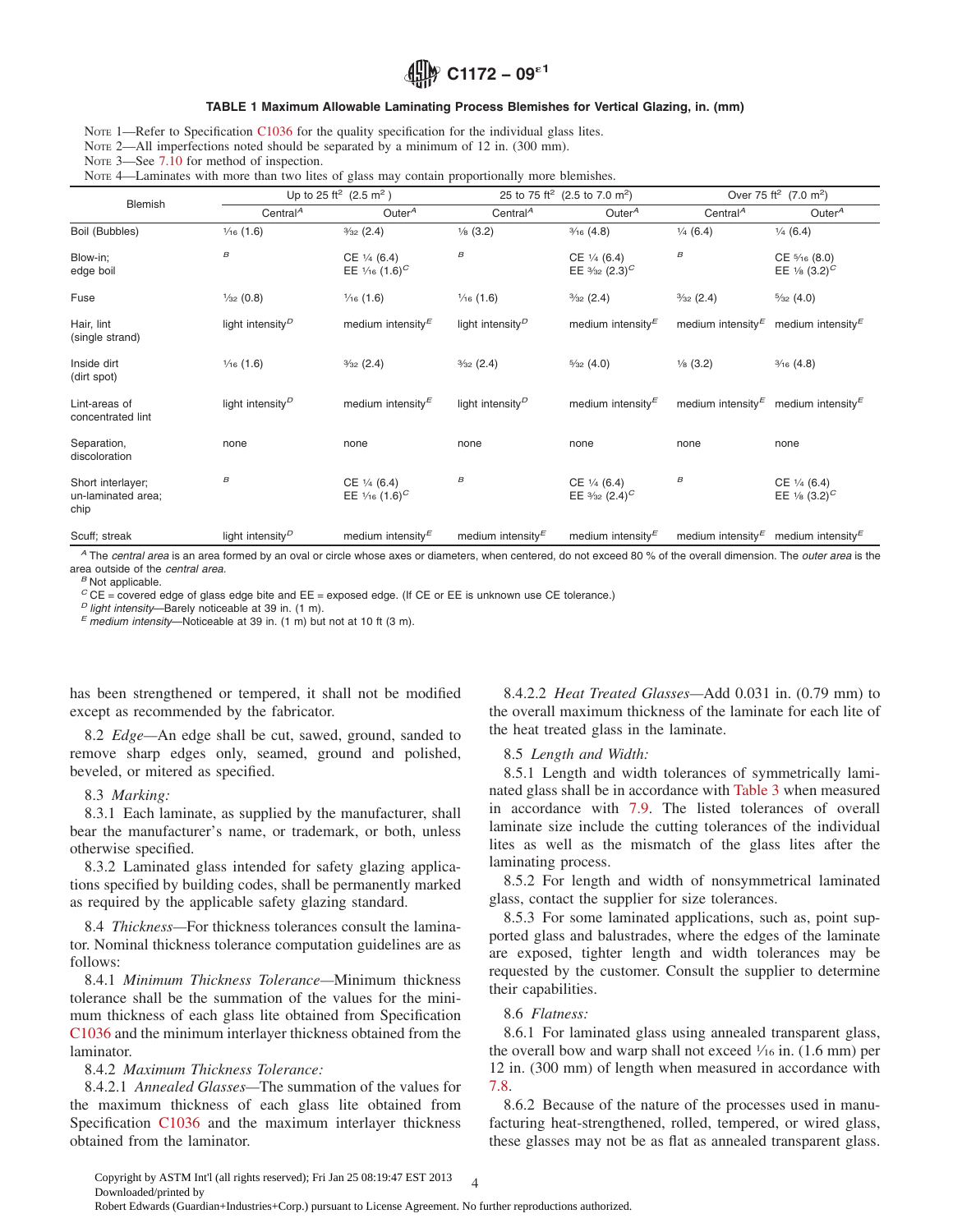# **C1172 − 09**´**<sup>1</sup>**

#### **TABLE 2 Maximum Allowable Laminating Process Blemishes for Overhead Glazing, in. (mm)**

<span id="page-4-0"></span>NOTE 1—Refer to Specification [C1036](#page-3-0) for the quality specification for the individual glass lites.

NOTE 2—All imperfections noted should be separated by a minimum of 12 in. (300 mm).

NOTE 3—See [7.10](#page-2-0) for method of inspection.

NOTE 4—Laminates with more than two lites of glass may contain proportionally more blemishes.

|                                                  |                                   | up to 25 ft <sup>2</sup> (2.5 m <sup>2</sup> )                 |                                                                                   | 25 ft <sup>2</sup> or greater (2.5 m <sup>2</sup> or greater) |  |  |
|--------------------------------------------------|-----------------------------------|----------------------------------------------------------------|-----------------------------------------------------------------------------------|---------------------------------------------------------------|--|--|
| Blemish                                          | Central <sup><math>A</math></sup> | Outer $A$                                                      | Central <sup><math>A</math></sup>                                                 | Outer $A$                                                     |  |  |
| Boil (Bubbles)                                   | $\frac{3}{32}$ (2.4)              | $\frac{1}{8}$ (3.2)                                            | $\frac{3}{16}$ (4.8)                                                              | $\frac{1}{4}$ (6.4)                                           |  |  |
| Blow-in;<br>edge boil                            | $\boldsymbol{B}$                  | $CE \frac{1}{4} (6.4)$<br>EE $\frac{3}{32}$ (2.4) <sup>C</sup> | $\boldsymbol{B}$                                                                  | $CE\frac{5}{16}(8.0)$<br>EE $\frac{1}{8}$ (3.2) <sup>C</sup>  |  |  |
| Fuse                                             | $\frac{1}{16}$ (1.6)              | $\frac{1}{16}$ (1.6)                                           | $\frac{3}{32}$ (2.4)                                                              | $\frac{5}{32}(4.0)$                                           |  |  |
| Hair, lint<br>(single strand)                    | medium intensity $P$              | medium intensity $P$                                           | medium intensity $P$                                                              | medium intensity $P$                                          |  |  |
| Inside dirt<br>(dirt spot)                       | $\frac{3}{32}$ (2.4)              | $\frac{3}{32}$ (2.4)                                           | $\frac{5}{32}(4.0)$                                                               | $\frac{3}{16}$ (4.8)                                          |  |  |
| Lint-areas of<br>concentrated lint               | medium intensity <sup>D</sup>     | medium intensity <sup>D</sup>                                  | medium intensity <sup>D</sup>                                                     | medium intensity <sup>D</sup>                                 |  |  |
| Separation,<br>discoloration                     | none                              | none                                                           | none                                                                              | none                                                          |  |  |
| Short interlayer;<br>un-laminated area,<br>chip; | $\boldsymbol{B}$                  | $CE \frac{1}{4} (6.4)$<br>EE $\frac{3}{32}$ (2.4) <sup>C</sup> | $\boldsymbol{B}$<br>$CE \frac{1}{4} (6.4)$<br>EE $\frac{1}{8}$ (3.2) <sup>C</sup> |                                                               |  |  |
| Scuff; streak                                    | medium intensity $D$              | medium intensity <sup>D</sup>                                  | medium intensity $P$                                                              | medium intensity <sup>D</sup>                                 |  |  |

*<sup>A</sup>* The *central area* is an area formed by an oval or circle whose axes or diameters, when centered, do not exceed 80 % of the overall dimension. The *outer area* is the area outside of the *central area*. *<sup>B</sup>* Not applicable.

*<sup>C</sup>* CE = covered edge of glass edge bite and EE = exposed edge. (If CE or EE is unknown use EE tolerance.) *<sup>D</sup> medium intensity*—Noticeable at 39 in. (1 m) but not at 10 ft (3 m).

#### **TABLE 3 Length and Width Tolerances for Rectangular Shapes of Symmetrically Laminated Glass Including Mismatch***<sup>A</sup>*

| Tolerances, in. $(mm)^{B,C}$                                 |                                                          |                                                       |                                                     |  |  |
|--------------------------------------------------------------|----------------------------------------------------------|-------------------------------------------------------|-----------------------------------------------------|--|--|
| Laminate Thickness Designation, t<br>in. $(mm)$              | Transparent<br>Glass                                     | Patterned and Wired Glass                             | Heat Strengthened and Tempered Glass                |  |  |
| $t \le 1/4$ ( $t \le 6.4$ )                                  | $+$ 5/ <sub>32</sub> , $-$ 1/ <sub>16</sub> (+4.0, -1.6) | $+$ 5/ <sub>16</sub> $-$ 1/ <sub>8</sub> (+7.9, -3.2) | $+7/32 - 3/32$ (+5.6, -2.4)                         |  |  |
| $\frac{1}{4}$ < t $\leq$ $\frac{1}{2}$ (6.4 < t $\leq$ 12.7) | $+$ $\frac{1}{4}$ , $-\frac{1}{16}$ (+ 6.4, -1.6)        | $+5/16, -1/8$ (+ 7.9, -3.2)                           | $+$ $\frac{1}{4}$ , $-\frac{1}{8}$ (+ 6.4, $-3.2$ ) |  |  |
| $\frac{1}{2}$ < t $\leq$ 1 (12.7 < t $\leq$ 25.4)            | $+1/4, -1/8$ (+ 6.4, -3.2)                               | $+5/16$ , $-1/8$ (+ 7.9, $-3.2$ )                     | $+5/16, -1/8$ (+ 7.9, -3.2)                         |  |  |

*A* For nonsymmetrical laminated glass, contact the laminator for size tolerances.<br><sup>*B*</sup> Size includes cutting and fabrication tolerances and mismatch (see 8.5.1).

<sup>C</sup> For exposed edge applications, consult the supplier to determine their capabilities.

The deviation from flatness of laminated glass depends on glass type, thickness, width, length, laminating process, and other factors. For other than annealed transparent glasses the overall bow/warp shall not exceed the values shown in [Table 4](#page-5-0) when measured in accordance with [7.8.](#page-2-0)

8.6.3 Localized warp for rectangular laminated glass shall not exceed  $\frac{1}{16}$  in. (1.6 mm) in any 12 in. (300 mm) span of edge.

8.7 *Blemishes—*Maximum allowable laminating process blemishes shall not be greater than those listed in [Table 1.](#page-3-0)

#### **9. Keywords**

9.1 annealed; blast resistant; bullet resistant; glass; heattreated; hurricane resistant; interlayer; laminated; safety; security